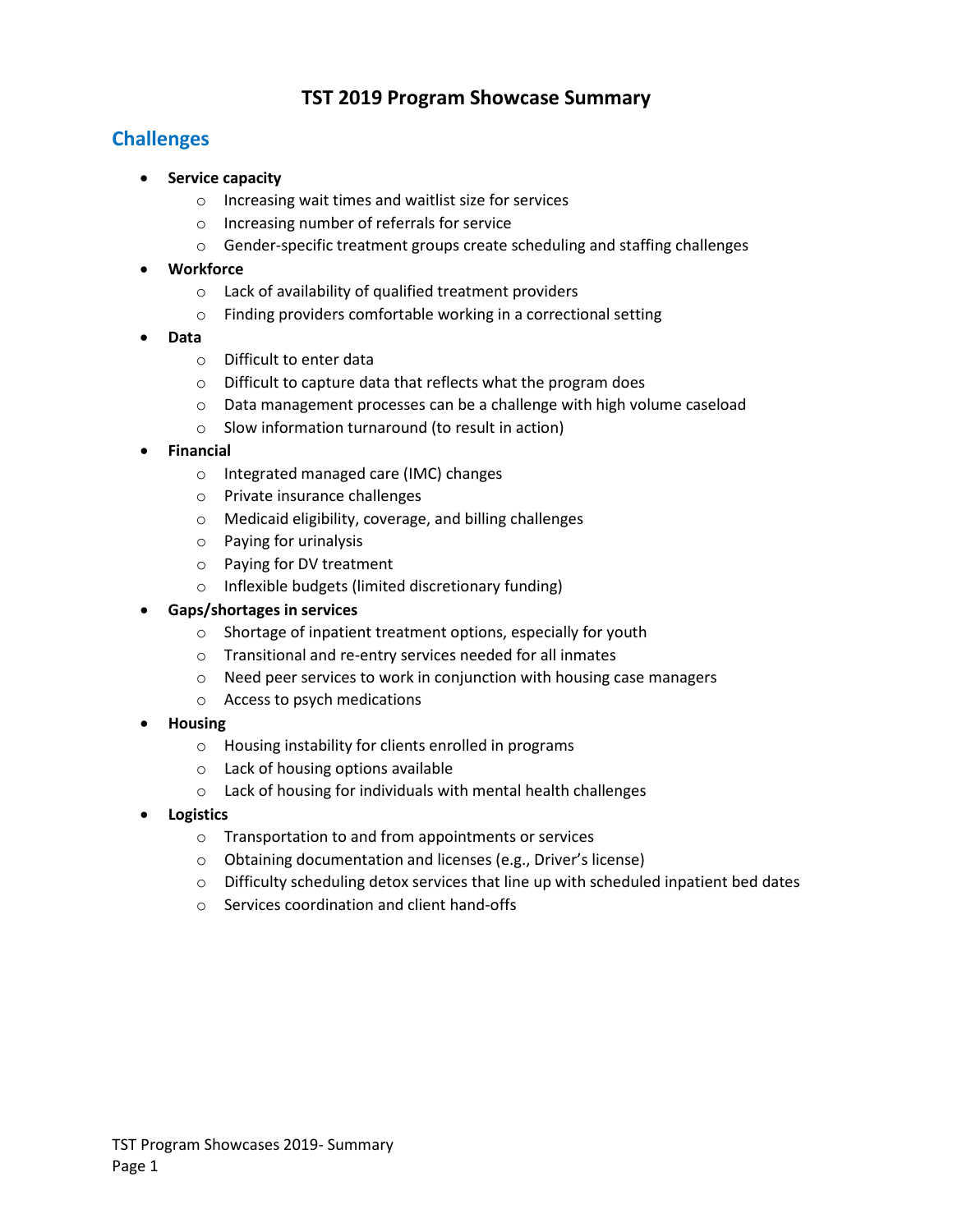## **Blank Check Exercise**

- **Sustain current level of programming/services**
- **Program or service expansion** 
	- o Additional Medicaid-ineligible client spots
	- o Additional staffing for existing programs- case managers, peer support, therapists, resource officer, Chemical Dependency Professionals
	- $\circ$  Dedicated Mental Health Professionals for specific populations or programs
	- o Increase number of treatment beds
	- o Pay for urinalysis for program participants
	- o Additional therapy and directed counseling
	- o Mentor program component and peer support

#### • **Staff & Community Training**

- o Program staff training
- o Training for providers in the community

#### • **New programs or services**

- o Improved access to detox services for individuals in TST-funded programs
- o Home visiting for families not eligible for Nurse Family Partnership
- o Jail psych unit
- o In-custody SUD assessments
- $\circ$  Mobile medication management case manager to travel and dispense medications
- o Inpatient treatment for individuals with high medical needs
- o Prosocial activities for youth
- o Specialized treatment options for youth
- o Classes for participants- parenting, yoga, group sessions
- o Outreach programs that increase engagement with sober community- gyms, recreational facilities, art programs
- o Educational/vocational training
- o Therapy dog program
- **Transportation**
- **Housing**
	- o Temporary shelter
	- o Transitional housing for individuals exiting incarceration
	- $\circ$  Low barrier options, including housing for previously incarcerated individuals
	- o Clean and sober housing
	- o Dedicated housing specifically for program participants
	- o Housing vouchers for application fees, deposits, etc.

#### • **Miscellaneous expenses**

- o Cell phones for program participants
- o Treatment scholarship funds
- o Hygiene items and clothing bank for clients exiting jail
- o Electronic home monitoring devices
- **Administrative expenses**
	- o Building/space for program staff
	- o Case management/ data systems